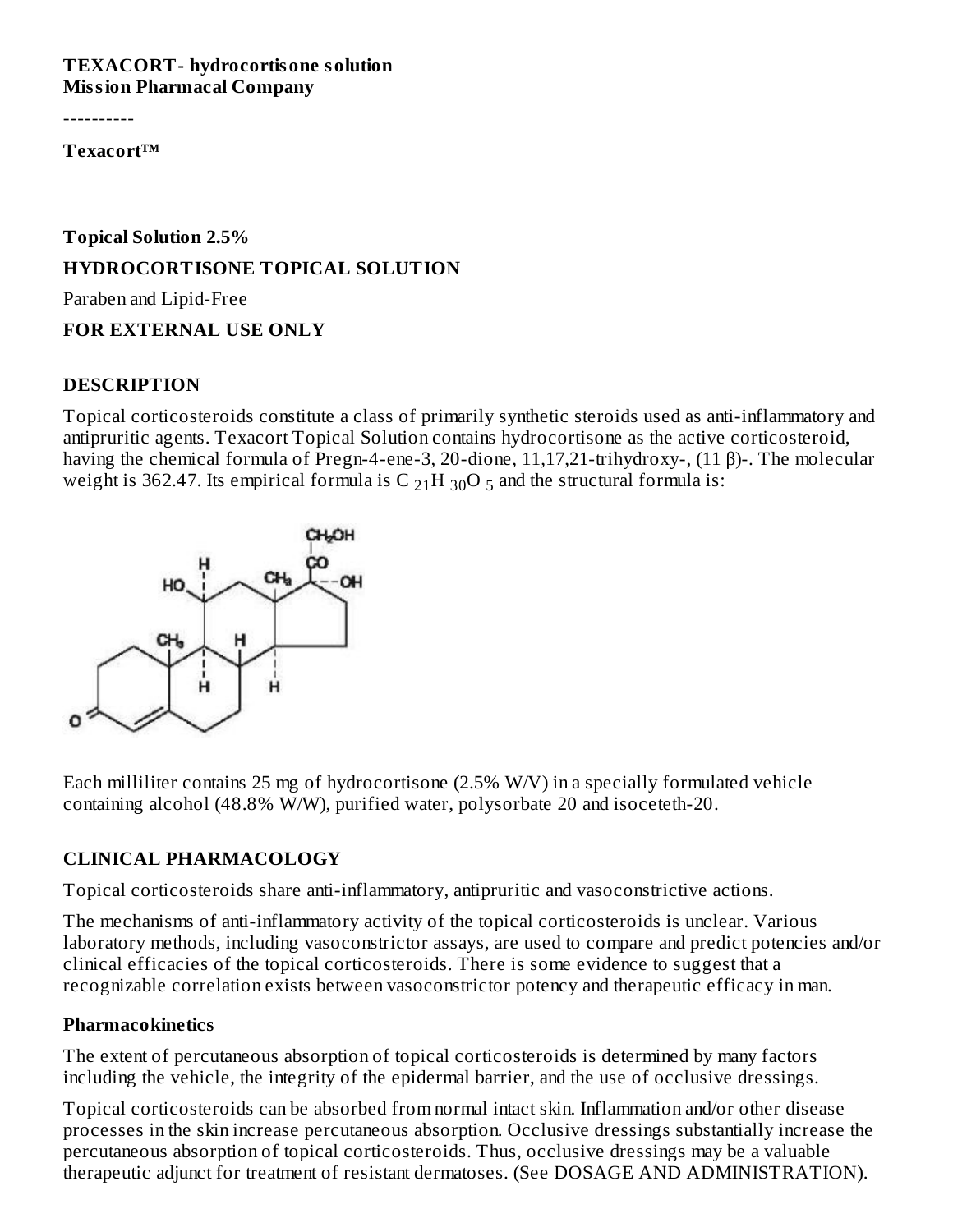Once absorbed through the skin, topical corticosteroids are handled through pharmacokinetic pathways similar to systemically administered corticosteroids. Corticosteroids are bound to plasma proteins in varying degrees. Corticosteroids are metabolized primarily in the liver and are then excreted by kidneys. Some of the topical corticosteroids and their metabolites are also excreted into the bile.

### **INDICATIONS AND USAGE**

Texacort Topical Solution 2.5% is indicated for the relief of the inflammatory and pruritic manifestations of corticosteroids-responsive dermatoses.

### **CONTRAINDICATIONS**

Topical corticosteroids are contraindicated in those patients with a history of hypersensitivity to any of the components of the preparation.

### **PRECAUTIONS**

### **General**

Systemic absorption of topical corticosteroids has produced reversible hypothalamic-pituitary-adrenal (HPA) axis suppression, manifestations of Cushing's syndrome, hyperglycemia, and glucosuria in some patients.

Conditions which augment systemic absorption include the application of the more potent steroids, use over large surface areas, prolonged use, and the addition of occlusive dressings.

Therefore, patients receiving a large dose of a potent topical steroid applied to a large surface area or under an occlusive dressing should be evaluated periodically for evidence of HPA axis suppression by using the urinary free cortisol and ACTH stimulation tests. If HPA axis suppression is noted, an attempt should be made to withdraw the drug, to reduce the frequency of application, or to substitute a less potent steroid.

Recovery of HPA axis function is generally prompt and complete upon discontinuation of the drug. Infrequently, signs and symptoms of steroid withdrawal may occur, requiring supplemental systemic corticosteroids.

Children may absorb proportionally larger amounts of topical corticosteroids and thus be more susceptible to systemic toxicity. (See PRECAUTIONS - Pediatric Use.)

If irritation develops, topical corticosteroids should be discontinued and appropriate therapy institiuted.

In the presence of dermatological infections, the use of an appropriate antifungal or antibacterial agent should be instituted. If a favorable response does not-occur promptly, the corticosteroid should be discontinued until the infection has been adequately controlled.

## **Information for the Patient**

Patients using topical corticosteroids should receive the following information and instructions:

- 1. This medication is to be used as directed by the physician. It is for external use only. Avoid contact with the eyes.
- 2. Patients should be advised not to use this medication for any disorder other than for which it was prescribed.
- 3. The treated skin area should not be bandaged or otherwise covered or wrapped as to be occlusive unless directed by the physician.
- 4. Patients should report any signs of local adverse reactions especially under occlusive dressing.
- 5. Parents of pediatric patients should be advised not to use tight-fitting diapers or plastic pants on a child being treated in the diaper area, as these garments may constitute occlusive dressings.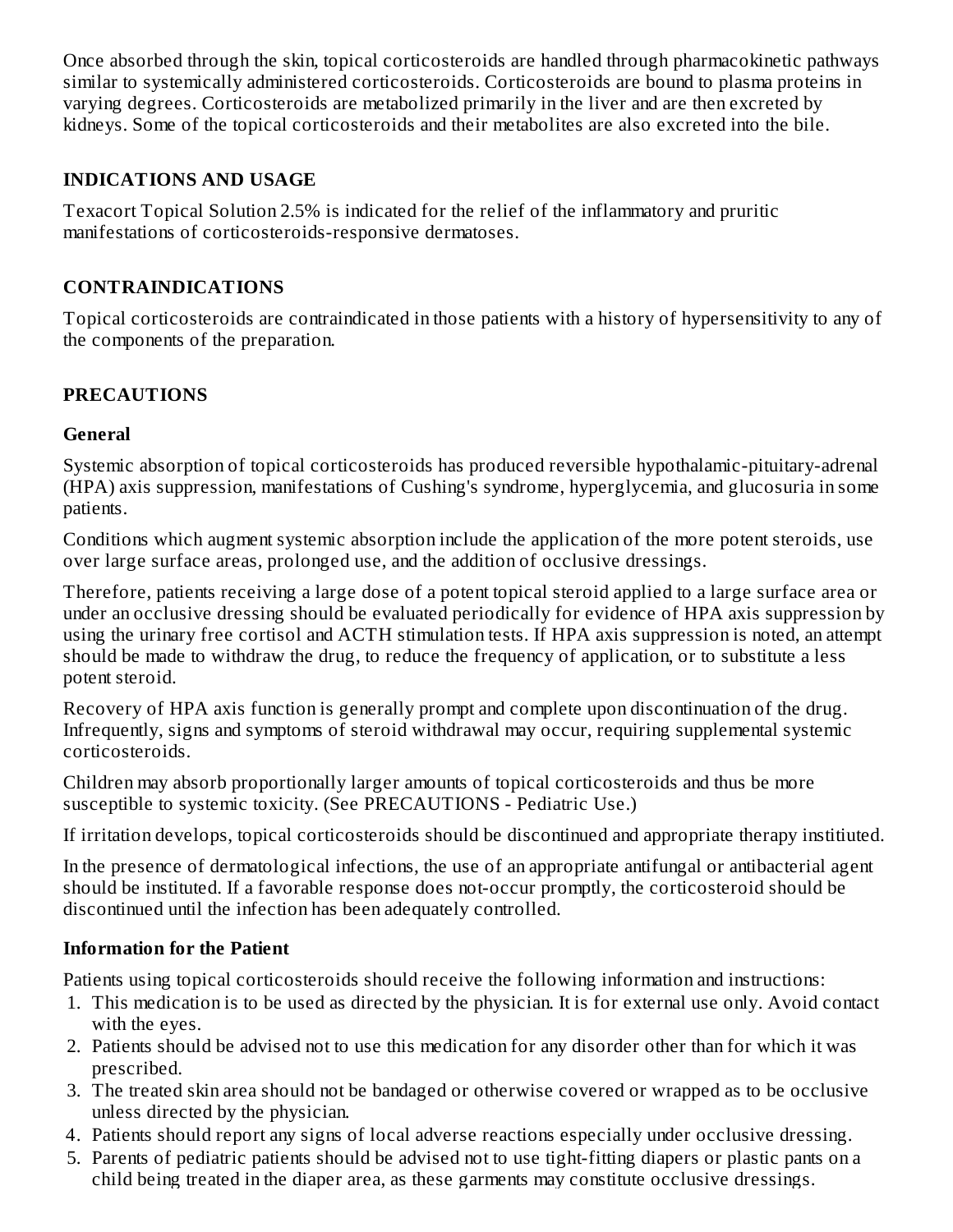### **Laboratory Tests**

The following tests may be helpful in evaluating the HPA axis suppression:

- Urinary free cortisol test
- ACTH stimulation test

#### **Carcinogenesis, Mutagenesis, and Impairment of Fertility**

Long term animal studies have not been performed to evaluate the carcinogenic potential or the effect on fertility of topical corticosteroids.

child being treated in the diaper area, as these garments may constitute occlusive dressings.

Studies to determine mutagenicity with prednisolone and hydrocortisone have revealed negative results.

### **Pregnancy Category C**

Corticosteroids are generally teratogenic in laboratory animals when administered systemically at relatively low dosage levels. The more potent corticosteroids have been shown to be teratogenic after dermal application in laboratory animals. There are no adequate and well-controlled studies in pregnant women on teratogenic effects from topically applied corticosteroids. Therefore, topical corticosteroids should be used during pregnancy only if the potential benefit justifies the potential risk to the fetus. Drugs of this class should not be used extensively on pregnant patients, in large amounts, or for prolonged periods of time.

### **Nursing Mothers**

It is not known whether topical administration of corticosteroids could result in sufficient systemic absorption to produce detectable quantities in breast milk. Systemically administered corticosteroids are secreted into breast milk in quantities not likely to have a deleterious effect on the infant. Nevertheless, caution should be exercised when topical corticosteroids are administered to a nursing woman.

## **Pediatric Us e**

*Pediatric patients may demonstrate greater susceptibility to topical corticosteroid-induced HPA axis suppression and Cushing's syndrome than mature patients because of a larger skin surface area to body weight ratio.*

Hypothalamic-pituitary-adrenal (HPA) axis suppression, Cushing's syndrome, and intracranial hypertension have been reported in children receiving topical corticosteroids. Manifestations of adrenal suppression in children include linear growth retardation, delayed weight gain, low plasma cortisol levels, and absence of response to ACTH stimulation. Manifestations of intracranial hypertension include bulging fontanelles, headaches, and bilateral papilledema.

Administration of topical corticosteroids to children should be limited to the least amount compatible with an effective therapeutic regimen. Chronic corticosteroid therapy may interfere with the growth and development of children.

## **ADVERSE REACTIONS**

The following local adverse reactions are reported infrequently with topical corticosteroids, but may occur more frequently with the use of occlusive dressings. These reactions are listed in an approximate decreasing order of occurrence: burning, itching, irritation, dryness, folliculitis, hypertrichosis, acneiform eruptions, hypopigmentation, perioral dermatitis, allergic contact dermatitis, maceration of the skin, secondary infection, skin atrophy, striae, miliaria.

## **OVERDOSAGE**

Topically applied corticosteroids can be absorbed in sufficient amount to produce systemic effects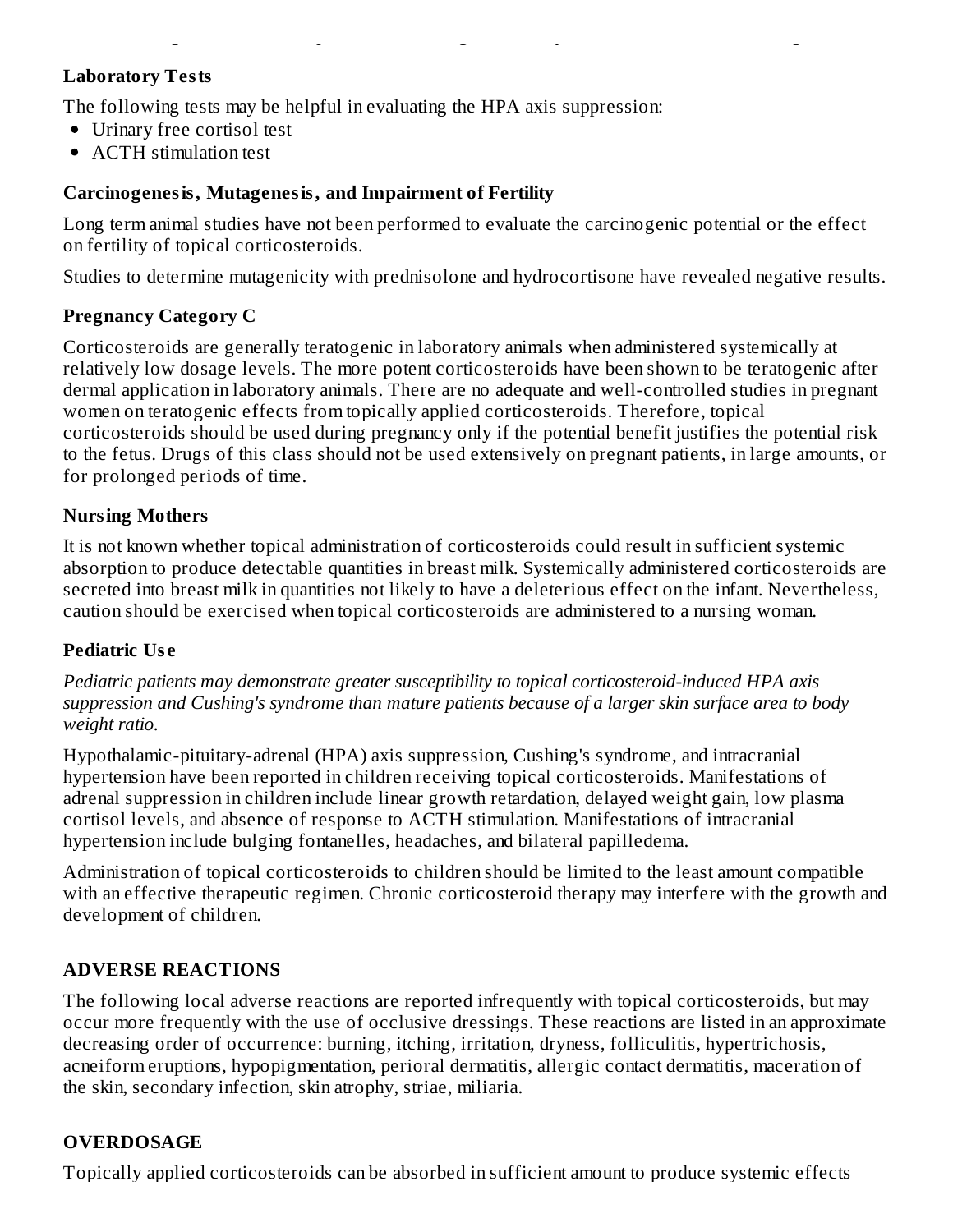### **DOSAGE AND ADMINISTRATION**

Topical corticosteroids are generally applied to the affected area as a thin film for three or four times daily depending on the severity of the condition.

Occlusive dressings may be used for the management of psoriasis or recalcitrant conditions.

If an infection develops, the use of occlusive dressings should be discontinued and appropriate antimicrobial therapy instituted.

#### **HOW SUPPLIED**

Texacort Topical Solution 2.5% is available in a 1 fl. oz. plastic bottle with an applicator tip, NDC 0178-0455-01, and in a 3 mL sample packet, NDC 0178-0455-03.

Store at controlled room temperature 15° to 30°C (59° to 86°F).

#### **Rx Only**

Distributed by: Mission Pharmacal Company San Antonio, TX 78230-1355

#### **PRINCIPAL DISPLAY PANEL - 30 mL Bottle, with Applicator Carton**

**NDC 0178-0455-01**

**Texacort™ Topical Solution 2.5%**

#### **HYDROCORTISONE TOPICAL SOLUTION**

#### **Paraben and Lipid-Free**

Contains hydrocortisone 2.5% (W/V) In a vehicle of alcohol (48.8% W/W), purified water, polysorbate 20 and isoceteth-20.

**Rx ONLY**

**1 fl. oz. (30 mL)**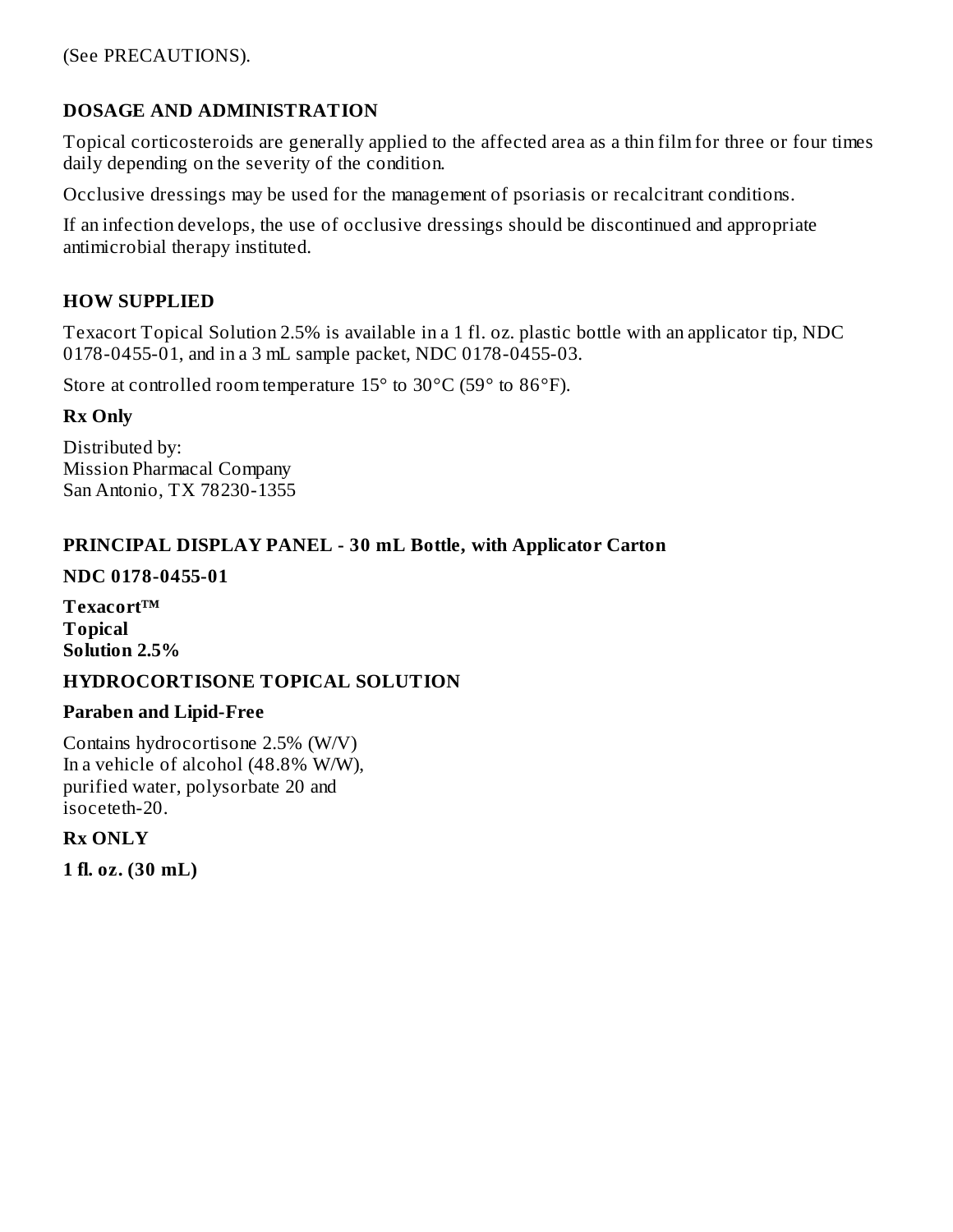

**Product Type** 

HUMAN PRESCRIPTION DRUG

Item Code (Source)

NDC:0178-0455